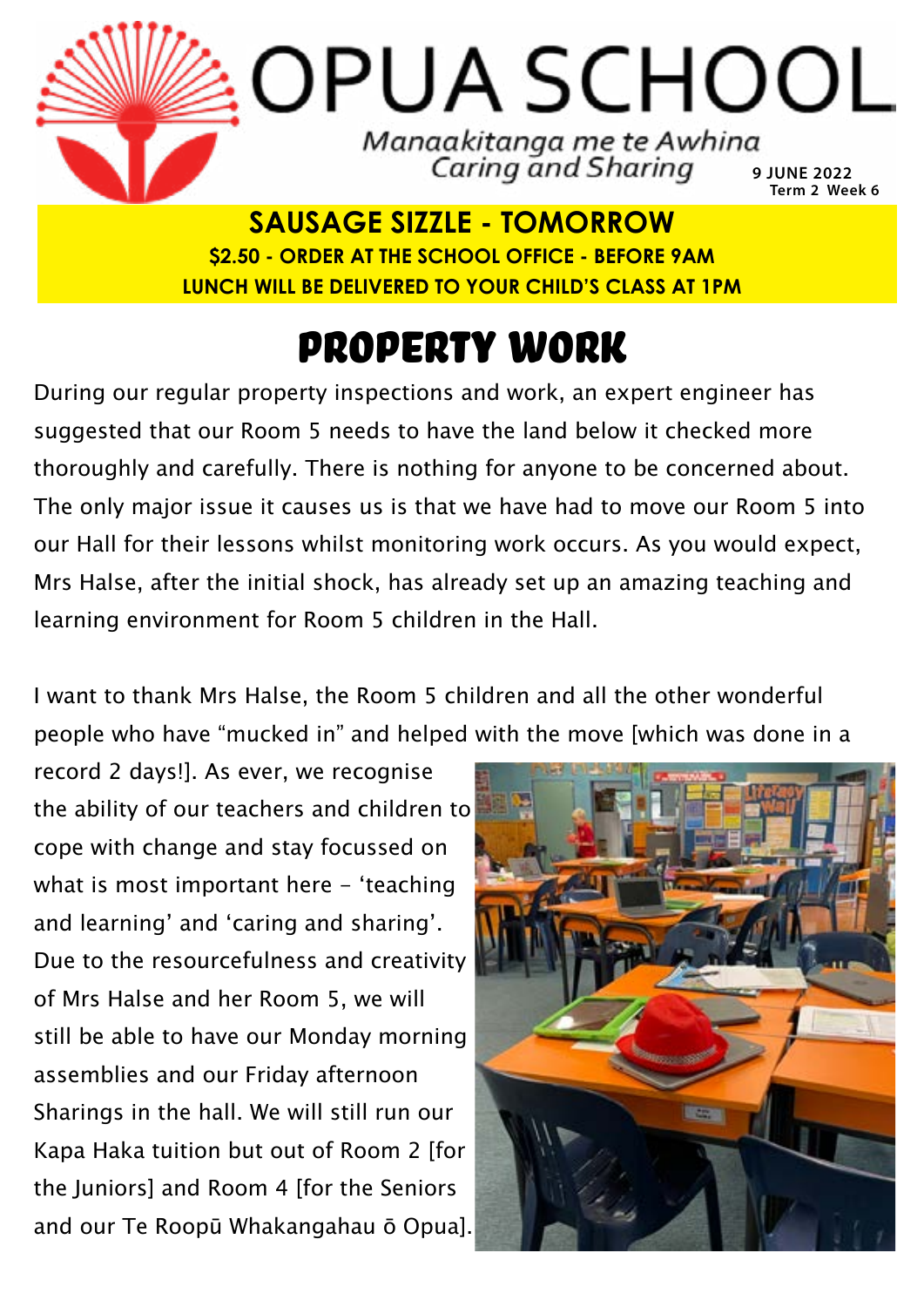### **IMPORTANT INFORMATION re. teachers' Paid Union Meeting**

**Next week, on Wednesday, 15 June, teachers in our school will be attending a paid union meeting in the run up to the re-negotiation of their collective agreement.** The meetings will discuss the teachers' Time 4 Tamariki | Wāwāhi Tahā campaign, which aims to win smaller class sizes, more support for high needs students, better recognition of cultural skills, greater job security for our essential relievers and to value and recognise teachers' work fairly.

Our union, NZEI Te Riu Roa, has scheduled online meetings to minimise disruption to teaching and learning and our school will aim to ensure the least disruption to your children's learning while upholding the right of teachers to participate in their union meeting.

N**ormal classrooms will not occur from 1.30 through to 3.00pm on that day.** We are going to be having an earlier lunch from 12.30 - 1.30pm. In the afternoon, Mr McGowan and teacher aides will supervise any children who remain on site. If you are able to and would like to collect your child[ren] from school early that day, it would be very helpful. **Children can be collected at any time from 12.30 to 1.30pm. MOST IMPORTANTLY: if you are collecting your child early, please ensure that you have notified either Maree in the office or Mr McGowan before any child leaves the site. If you have a different caregiver collecting your child, please let us know in advance of collection.** Thank you for your support and help.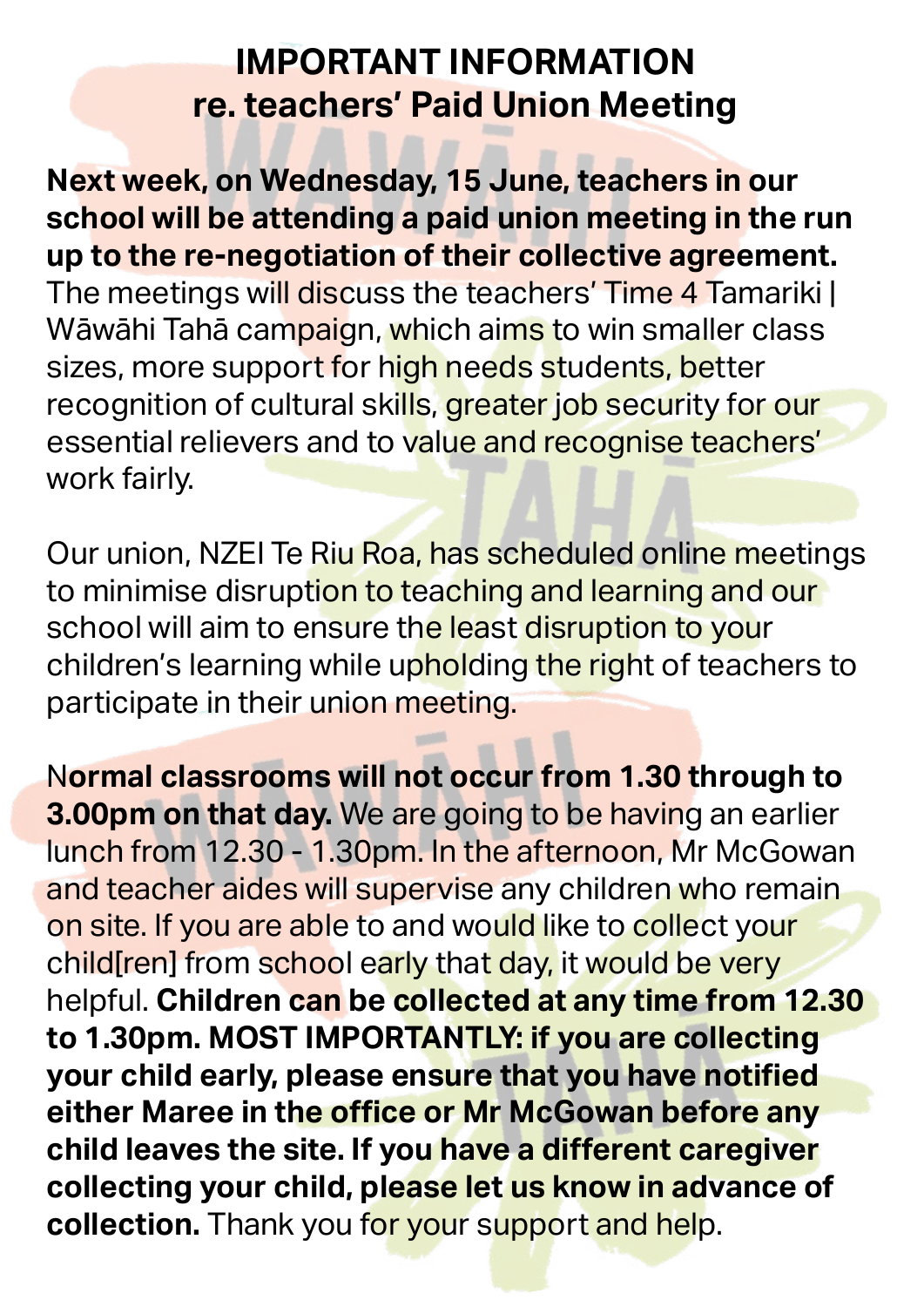### Clubs! Term 3 2022

Just a follow up reminder and request - if you are able to offer your expertise in teaching a skill or activity to a small number of children for one hour a week next term, please let us know. You could be one of our Clubs' tutors! Clubs will be happening each Wednesday afternoon for 9 weeks from Wednesday July 27th to Wednesday, September 28th. If you can help, please ring or email Simon or Maree at school. Your offer of help would be most appreciated.

What's HAPPENING?

10 JUNE Sharing - KOWHAI

\* \* \* \* \*

All welcome!

\* \* \* \* \*

15 June - YEAR 5/6 RIPPA TEAM GOES TO MOEREWA FOR A TOURNAMENT

\* \* \* \* \*

17 JUNE - ROOM 5 MATARIKI TRIP TO WAITANGI

\* \* \* \* \* 22 JUNE - YEAR 7/8 KI O RAHI TEAM TOURNAMENT

\* \* \* \* \*

23RD JUNE - TEACHER SWAP DAY! THE TEACHERS WILL BE SWAPPING CLASSES FOR A

DAY - SHOULD BE FUN :-)

\* \* \* \* \*

24 JUNE - MATARIKI - LONG WEEKEND

\* \* \* \* \*

1 JULY - SCHOOL MATARIKI CELEBRATION DAY

\* \* \* \* \*

8 JULY - LAST DAY OF TERM AND MUFTI DAY

### A NEW SCHOOL APP IS COMING SOON!

What is the @school Parent Portal?

Our Student Management Providers, eTAP, have recently put out an app for parents, on which parents can see information about their child, receive messages, log an absence and much more!

The @school Parent Portal offers parents and guardians real time access to their child's information at school – assessments (in the future), attendance, school activities, class activities. The Parent Portal is an easy to use communications tool that allows parents to take a more active role in their child's education.

Who may access the Parent Portal? Parent(s)/guardian(s) who have a user name and password. Each parent/guardian is issued with their own logon and password.

Only parents/guardians at schools using the eTAP student management system can access @school.

#### CLICK [HERE](https://youtu.be/HOCMtvCXxkw) TO VIEW THE YOUTUBE VIDEO EXPLAINING THE SIGN-UP PROCESS FOR THE NEW PARENT PORTAL

<https://youtu.be/HOCMtvCXxkw>

#### WE WILL EMAIL OUT USERNAMES EARLY NEXT WEEK.

\* \* \* \* \*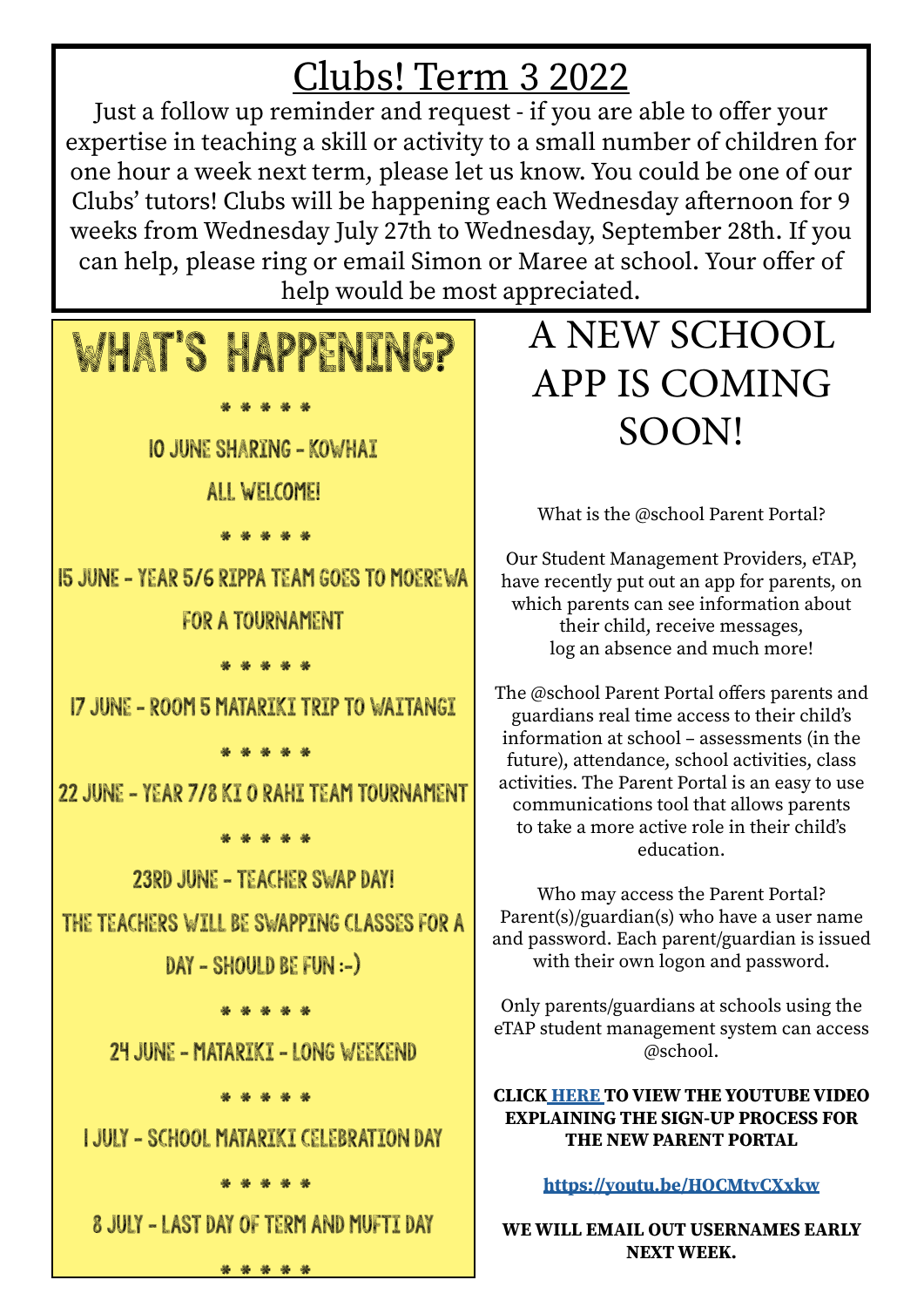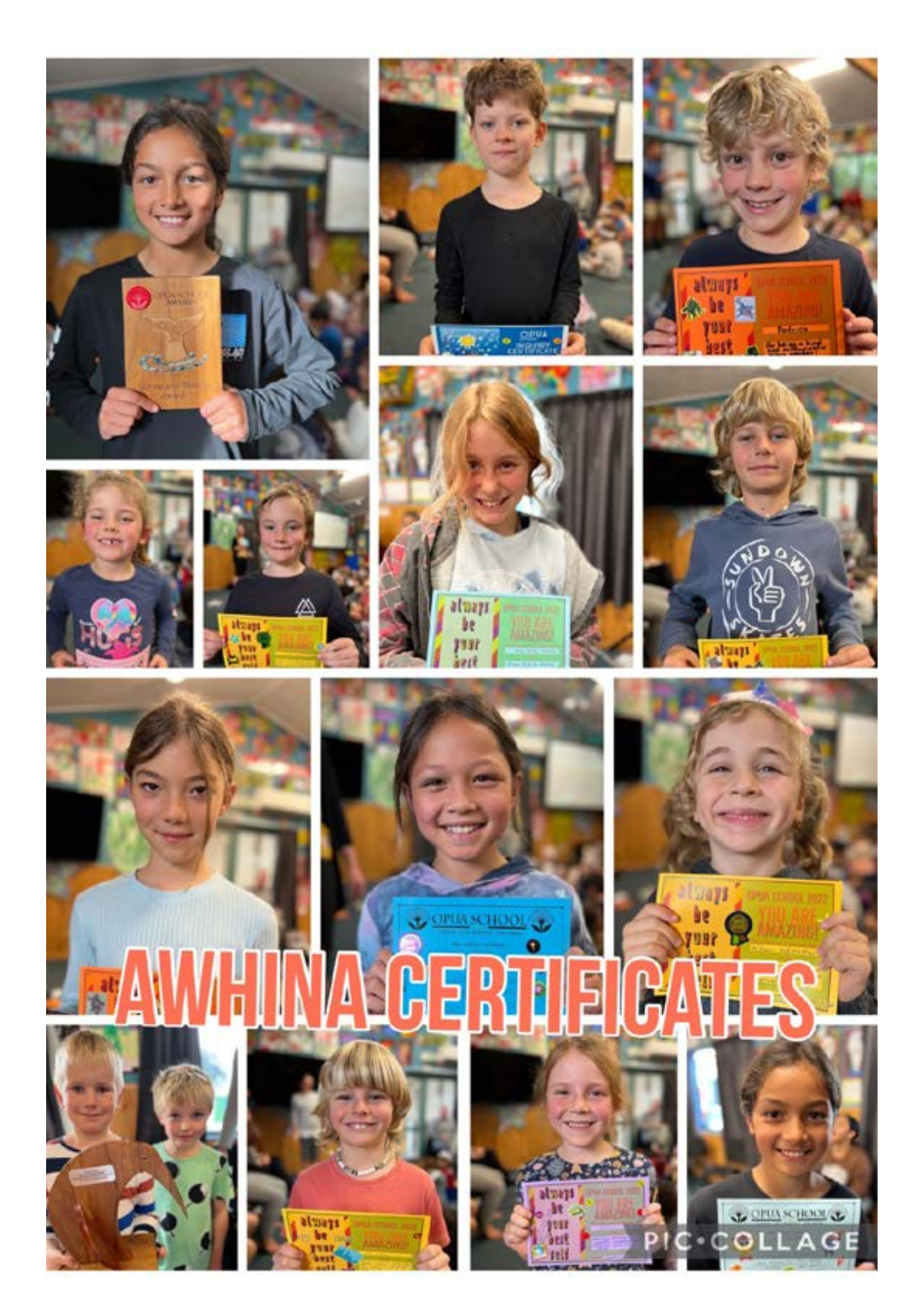

 - it's so easy to enter with awesome prizes to be won! Gemma Langsdale was the lucky winner last month!

Simply deposit ANY amount of \$4 or more (per family) directly into the PTA account with your surname as reference and, once a month, we will randomly select a family to receive the prize. Every \$4 gets one entry.

Don't miss out on any of the raffles by setting up a monthly direct debit… OPUA SCHOOL 12 3102 0085328 00

We have 2 x prizes up for grabs this month! The June raffle will, in part, also be sponsored by Total Plumbing & Gas who have kindly donated a prize of \$40 BP fuel vouchers. Also, another local good sort is Kenzie & Riley's mum (aka Karen White from Clarity Accounting) who has given a \$50 Third Wheel Vending Cafe voucher as a prize…. for the next 4 months!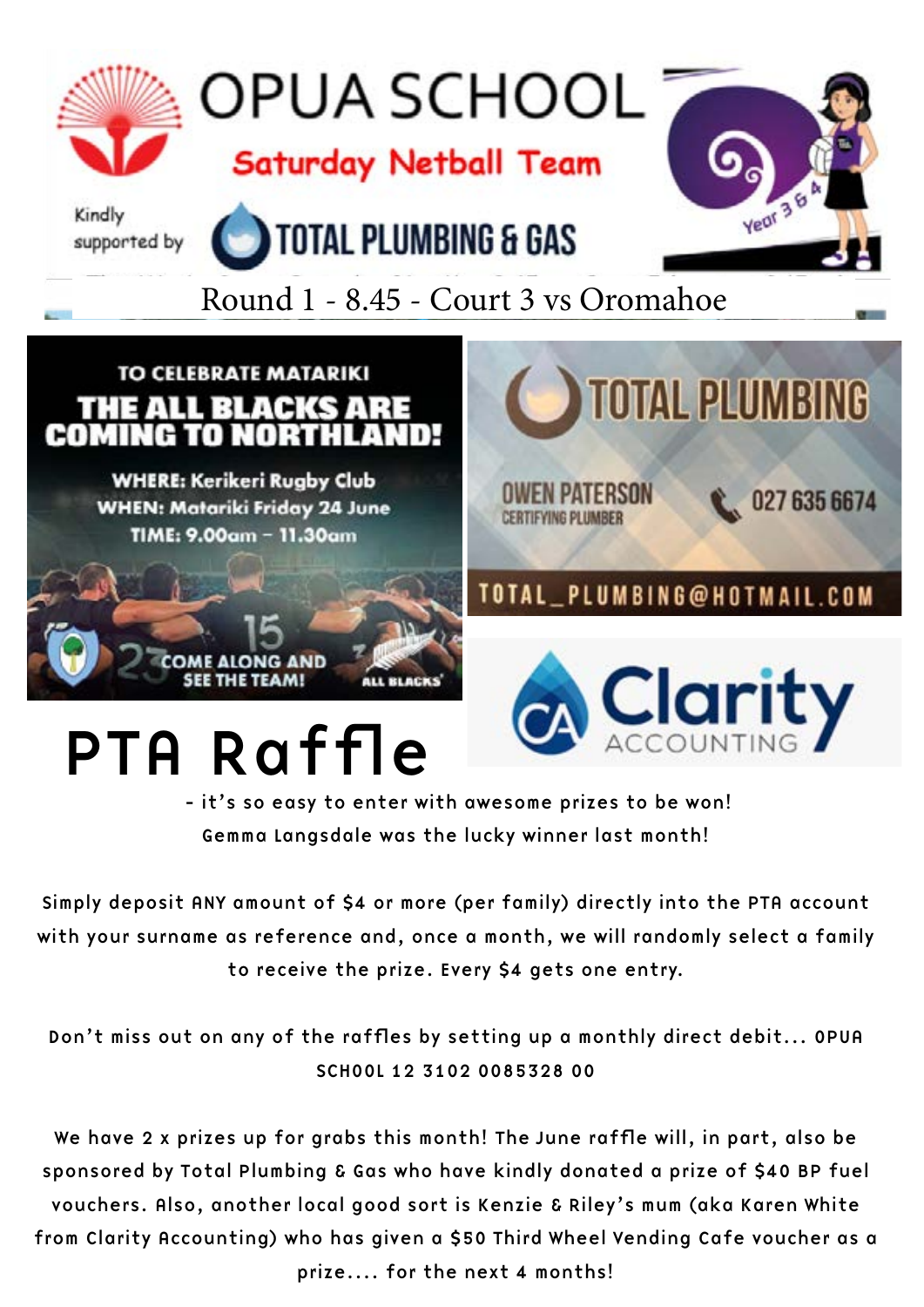